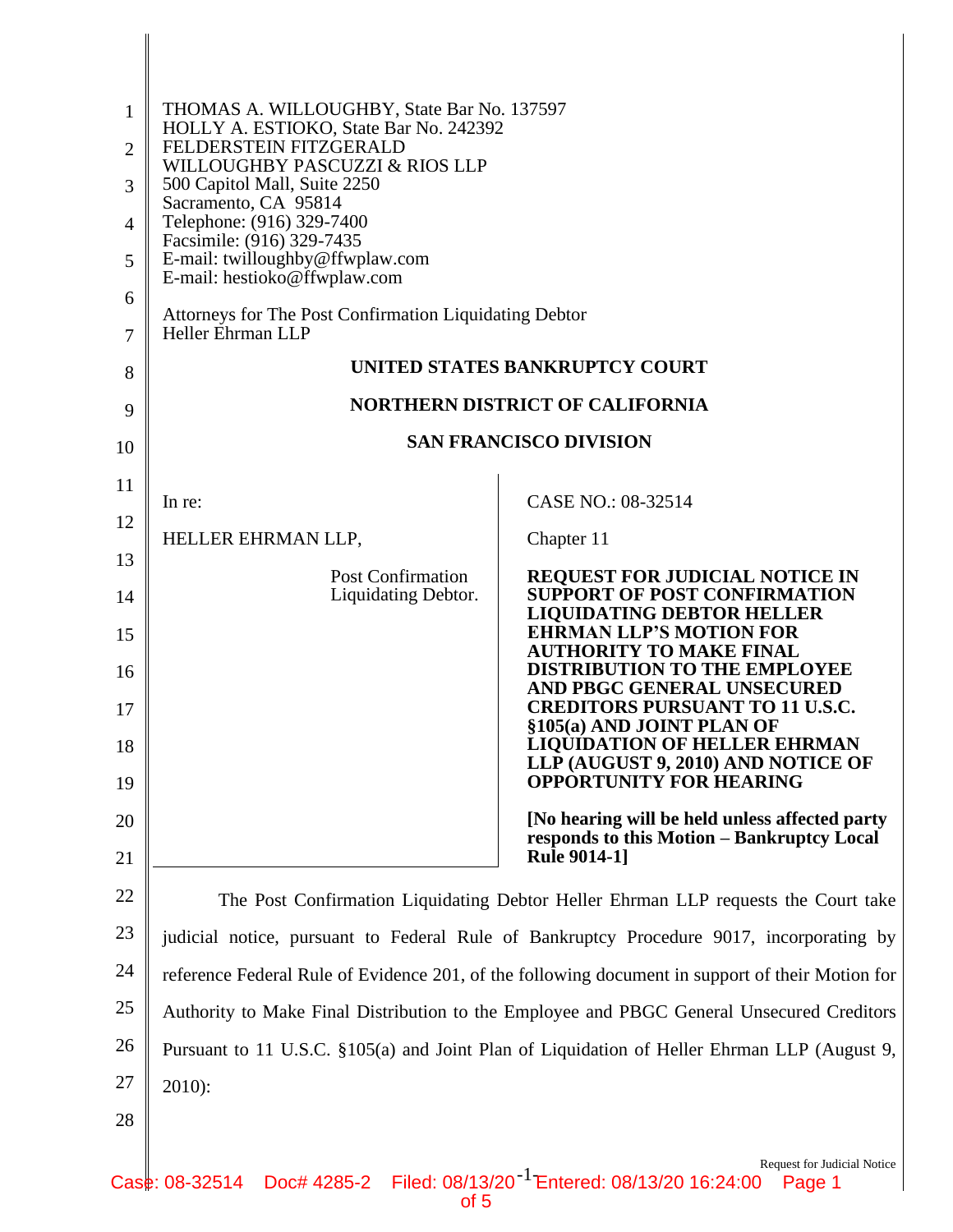| $\mathbf{1}$   | Exhibit 4 - Order Authorizing One-Time Distribution to Debtor's Employees (Union and                                                 |  |  |
|----------------|--------------------------------------------------------------------------------------------------------------------------------------|--|--|
| $\mathbf{2}$   | Non-Union), Dkt. No. 5136 in Tri Valley Growers, Bankruptcy Case No. 00-44089 in the                                                 |  |  |
| 3              | United States Bankruptcy Court for the Northern District of California.                                                              |  |  |
| $\overline{4}$ |                                                                                                                                      |  |  |
| $\mathfrak{S}$ | Dated: August 13, 2020                                                                                                               |  |  |
| 6              | FELDERSTEIN FITZGERALD<br>WILLOUGHBY PASCUZZI & RIOS LLP                                                                             |  |  |
| $\tau$         | By: $\angle$ /s/ Thomas A. Willoughby                                                                                                |  |  |
| 8              | THOMAS A. WILLOUGHBY<br>Attorneys for The Post-Confirmation Liquidating<br>Debtor Heller Ehrman LLP                                  |  |  |
| 9              |                                                                                                                                      |  |  |
| 10             |                                                                                                                                      |  |  |
| 11             |                                                                                                                                      |  |  |
| 12             |                                                                                                                                      |  |  |
| 13             |                                                                                                                                      |  |  |
| 14             |                                                                                                                                      |  |  |
| 15             |                                                                                                                                      |  |  |
| 16             |                                                                                                                                      |  |  |
| 17             |                                                                                                                                      |  |  |
| 18             |                                                                                                                                      |  |  |
| 19             |                                                                                                                                      |  |  |
| 20             |                                                                                                                                      |  |  |
| 21             |                                                                                                                                      |  |  |
| 22             |                                                                                                                                      |  |  |
| 23             |                                                                                                                                      |  |  |
| 24             |                                                                                                                                      |  |  |
| 25             |                                                                                                                                      |  |  |
| 26             |                                                                                                                                      |  |  |
| 27             |                                                                                                                                      |  |  |
| $28\,$         |                                                                                                                                      |  |  |
|                | Request for Judicial Notice<br>Doc# 4285-2 Filed: 08/13/20 <sup>-2</sup> Entered: 08/13/20 16:24:00 Page 2<br>Case: 08-32514<br>of 5 |  |  |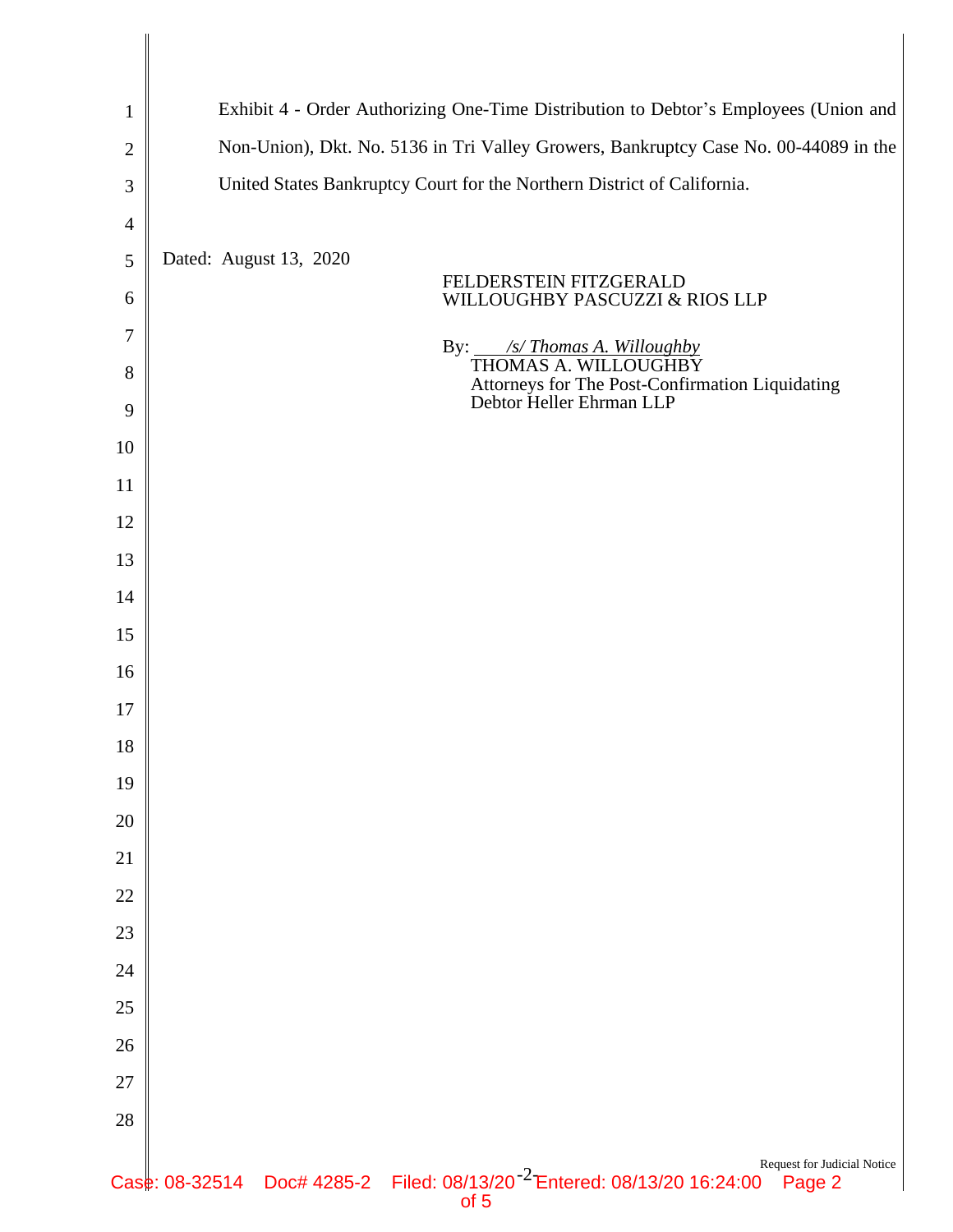## **EXHIBIT 4**

Case: 08-32514 Doc# 4285-2 Filed: 08/13/20 Entered: 08/13/20 16:24:00 Page 3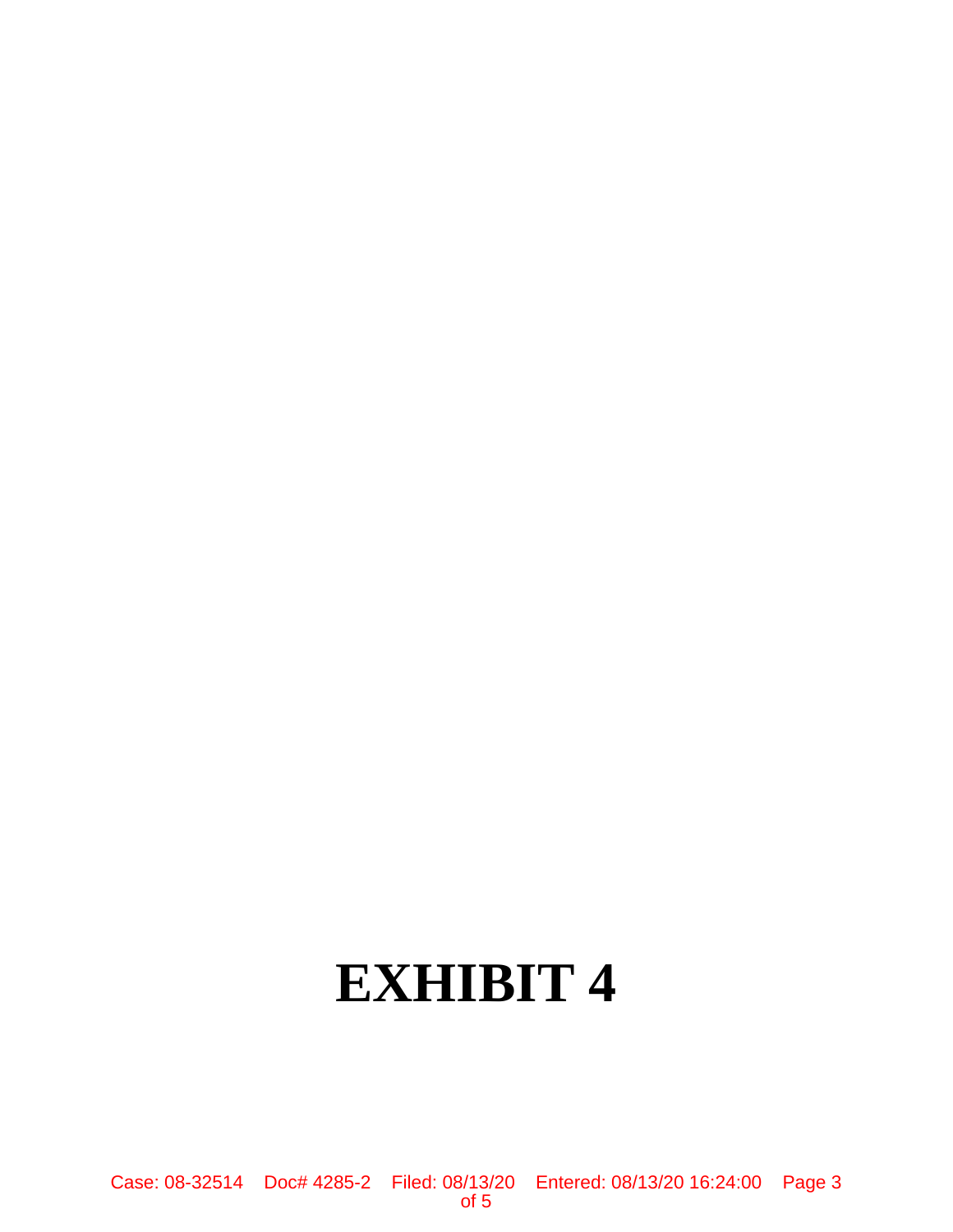|                |                                                                                                | <b>Entered on Docket</b><br><b>September 18, 2008</b><br><b>GLORIA L. FRANKLIN, CLERK</b><br>NORTHERN DISTRICT OF CALIFORNIA <sup>T</sup> |  |
|----------------|------------------------------------------------------------------------------------------------|-------------------------------------------------------------------------------------------------------------------------------------------|--|
| 1              | THOMAS A. WILLOUGHBY - #137597<br>FELDERSTEIN FITZGERALD                                       |                                                                                                                                           |  |
| $\overline{2}$ | WILLOUGHBY & PASCUZZI, LLP<br>400 Capitol Mall, Suite 1450                                     | SEP 18 2008                                                                                                                               |  |
| 3<br>4         | Sacramento, CA 95814-4434<br>Telephone: (916) 329-7400<br>Facsimile: (916) 329-7435            | BANKRUPTCY COURT<br>OAKLAND, CALIFORNIA<br>$\mathcal{P}_{\text{in}}$ continuous $\mathcal{P}_{\text{in}}$                                 |  |
| 5              | Attorneys for Post-Confirmation Official                                                       |                                                                                                                                           |  |
| 6              | <b>Committee of Unsecured Creditors</b>                                                        |                                                                                                                                           |  |
| 7              |                                                                                                |                                                                                                                                           |  |
| 8              | UNITED STATES BANKRUPTCY COURT                                                                 |                                                                                                                                           |  |
| 9              | NORTHERN DISTRICT OF CALIFORNIA                                                                |                                                                                                                                           |  |
| 10             | <b>OAKLAND DIVISION</b>                                                                        |                                                                                                                                           |  |
| 11             | In re                                                                                          | CASE NO. 00-44089-J-11                                                                                                                    |  |
| 12             | TRI VALLEY GROWERS, a California                                                               | Chapter 11                                                                                                                                |  |
| 13             | Cooperative Association,                                                                       | September 18, 2008<br>Date:                                                                                                               |  |
| 14             | Debtor.                                                                                        | Time:<br>$2:30$ p.m.<br>Courtroom: 215                                                                                                    |  |
| 15             | Federal Tax I.D. #94-0934140                                                                   | Location:<br>300 Clay Street,<br>Oakland, CA                                                                                              |  |
| 16             | ORDER AUTHORIZING COMMITTEE TO MAKE A ONE-TIME DISTRIBUTION                                    |                                                                                                                                           |  |
| 17             |                                                                                                | TO DEBTOR'S EMPLOYEES (UNION AND NON-UNION)                                                                                               |  |
| 18             | The motion of the Post-Confirmation Committee of Unsecured Creditors as representative         |                                                                                                                                           |  |
| 19             | of the bankruptcy estate of Tri Valley Growers, the Reorganized Debtor herein, as well as the  |                                                                                                                                           |  |
| 20             |                                                                                                | Post-Confirmation Disbursing Agent (collectively referred to as the "Committee"), for an order                                            |  |
| 21             | authorizing the Committee to make a one-time distribution to the Debtor's employees (Union and |                                                                                                                                           |  |
| 22             | Non-Union) (the "Motion"), came on for hearing on September 18, 2008, at 2:30 p.m. in the      |                                                                                                                                           |  |
| 23             | United States Bankruptcy Court, Northern District of California. No opposition to the          |                                                                                                                                           |  |
| 24             | Committee's Motion was filed. The appearances were noted on the record. The findings of fact   |                                                                                                                                           |  |
| 25             | and conclusions of law were stated on the record. Based upon the Motion, and for good cause    |                                                                                                                                           |  |
| 26             | showing,                                                                                       |                                                                                                                                           |  |
| 27             | IT IS HEREBY ORDERED that:                                                                     |                                                                                                                                           |  |
| 28             | The Motion is granted;<br>1.                                                                   |                                                                                                                                           |  |
|                | Case: 08-32514                                                                                 | ORDER AUTHORIZING ONE-TIME<br><b>DISTRIBUTION</b><br>Doc# 4285-2 Filed: 08/13/20 Entered: 08/13/20 16:24:00<br>Page 4                     |  |

Case: 00-44089 Doc #: 5136 of Filed: 09/18/2008 Page 1 of 2 of 5